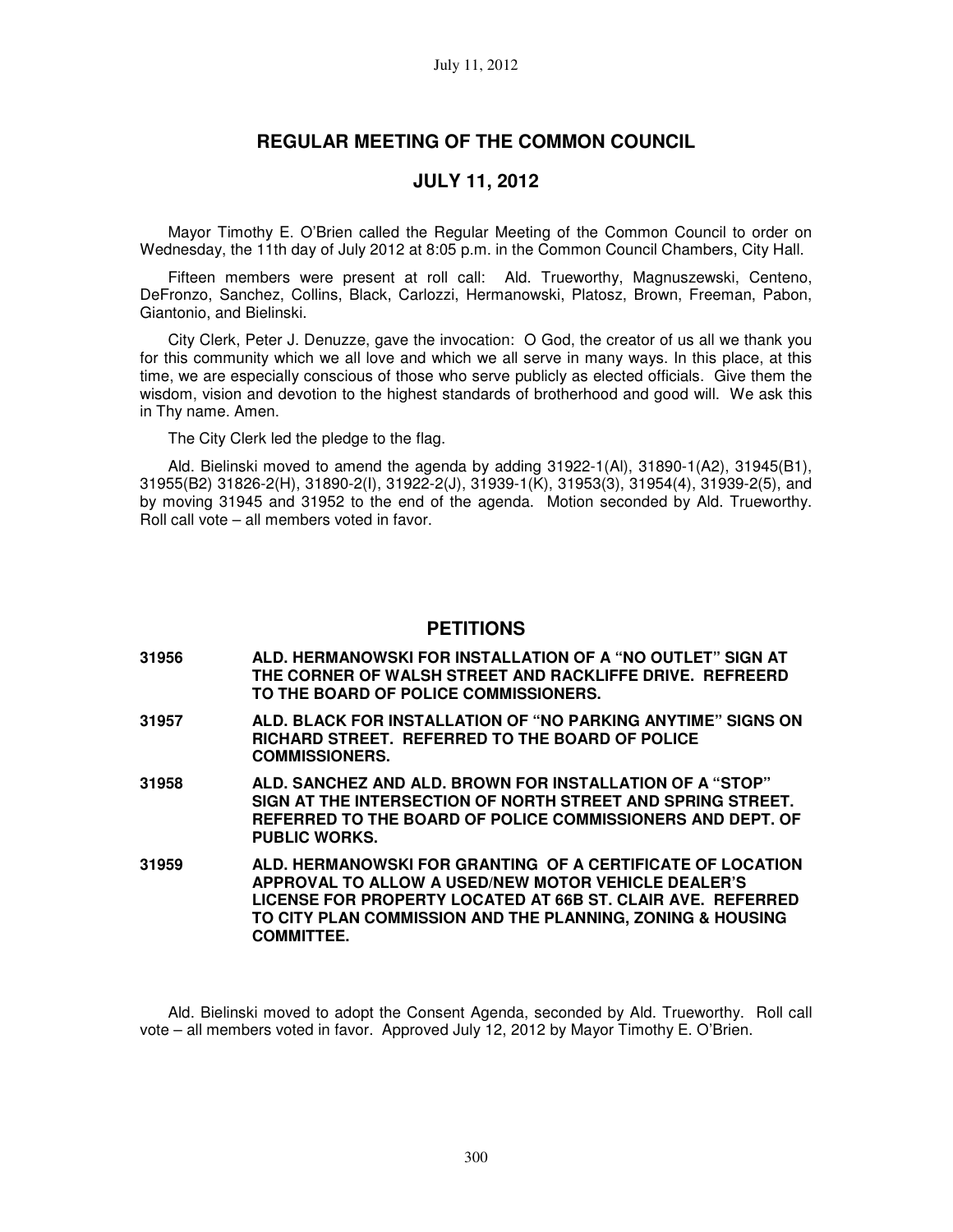# **CONSENT AGENDA**

## **CITY CLERK**

### **31944 RE: CLAIMS FOR INJURIES AND/OR PROPERTY DAMAGE**

To His Honor, the Mayor, and the Common Council of the City of New Britain: the undersigned beg leave to report the following:

#### CLAIMANTS NAME

- Banos, Raul
- Martinez, Kathiayarie N. by Atty. Robert P. Murphy

Peter J. Denuzze City Clerk

## **CITY PLAN COMMISSION**

### **31922-1 RE: CERTIFICATE OF LOCATION PRESTIGE AUTO CARS, LLC, 111-A CHRISTIAN LANE**

To His Honor, the Mayor, and the Common Council of the City of New Britain: the undersigned beg leave to report the following:

BACKGROUND: The applicant is requesting the granting of a certificate of location approval to allow issuance of a used motor vehicle dealer's license and general repairer's license, in accordance with Section 14-54 of the Connecticut General Statutes. The subject property is situated on the western side of Christian Lane and is zoned I-2, general industry, which permits auto sales and automotive repair operations by right. The property is a single parcel (111-117 Christian Lane), and the applicant is leasing a separate portion of the site and existing building, designated as 111-A Christian Lane.

FINDINGS: The overall property totals slightly over two (2) acres in area and was formerly used by a bookbindery and later a commercial trash recycling operation and truck storage/maintenance facility. There is a large masonry and steel building on the site with an approximate floor area of 15,000 square feet. The site is entirely fenced, and there is sufficient room for parking of more than 100 vehicles in total.

The site was initially granted an auto repairer's and dealer's license in March 1988 (ZBA Application #3159), under ESP Autobody, involving the southeastern quadrant of the property and building area. There have been at least three subsequent license approvals granted on the site and, inclusive of this current applicant's space, all four of the tenant spaces are either presently or, have in the past, been licensed auto dealers' and repairers' locations. This current request is for a used auto sales and repair operation in a portion of the property that has been previously licensed.

The applicant's subject space is located at the front of the property on the northern half of the lot. The tenant area is approximately one-half acre in area that encompasses approximately 2,800 square feet of building space, with a large shop area accessed by an overhead garage door, a small waiting area and office space area. The site shows parking identified for six (6) sales display vehicles at the front of the building, facing the street; the required five (5) customer and/or repair spaces near the northern side of the building, along with five (5) employee spaces. Additionally, there is a large, fenced vehicle storage area located to the south side of the building.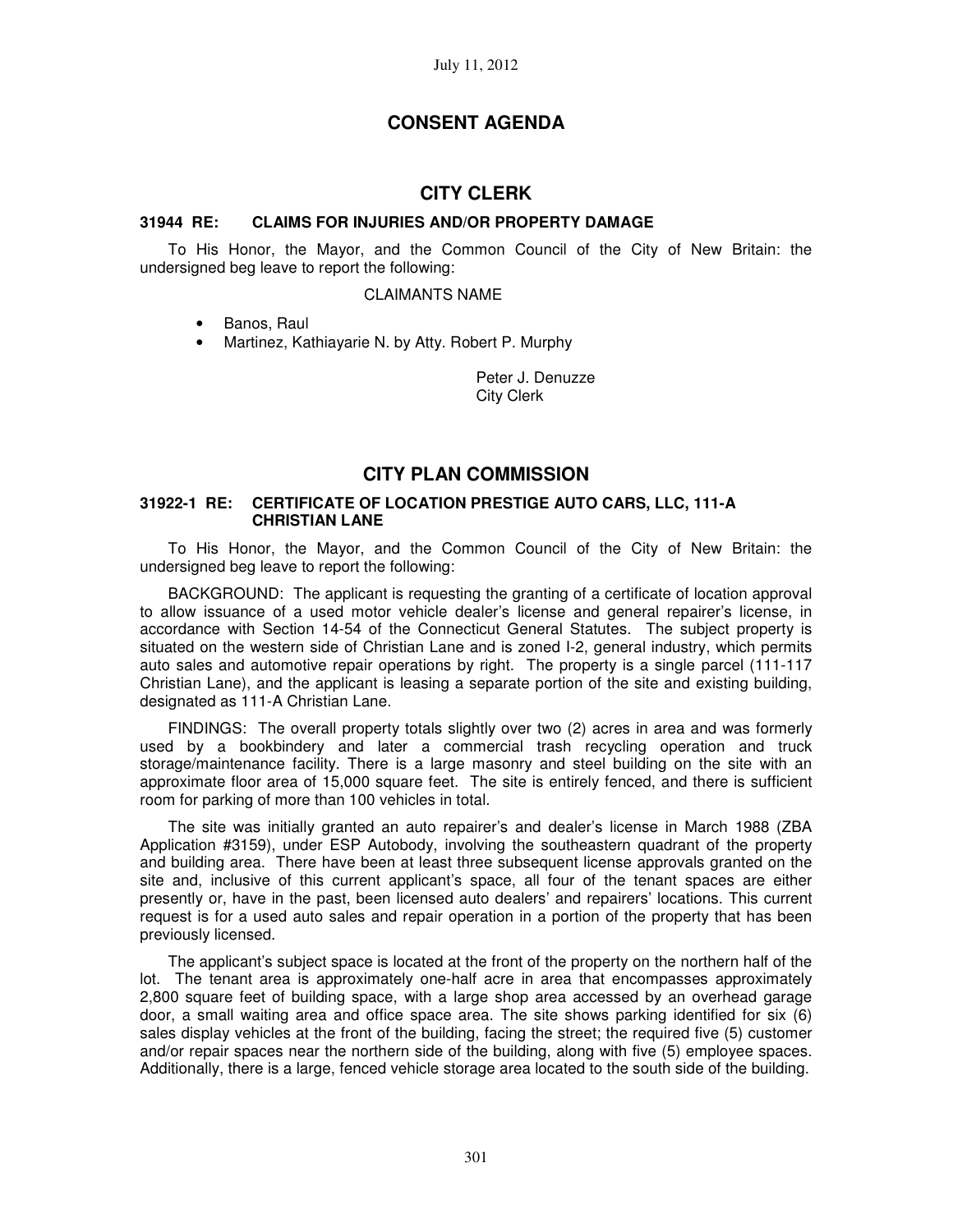CONCLUSION: The I-2 zone allows auto sales and repair by right, and this property and several others in the immediate vicinity have long been utilized for a variety of auto sales, repairs, and related activities. The proposed re-licensing at this address would have essentially no effect on the overall character of the site and general area.

RECOMMENDATION: The City Plan Commission finds that this site is suited to the use and has been licensed for auto sales and repairs in the past. The Commission, therefore, has no objections to the granting of the certificate of location approval for this dealer/repairer license on this property.

> Stephen A. Sidorak, Chairman City Plan Commission

#### **31890-1 RE: PROPOSED AMENDMENT TO THE ZONING ORDINANCES REVISING SUBSECTIONS 185-40-30 AND 185-40-40 RELATING TO MAXIMUM PERMITTED FLOOR AREA RATIO ET AL**

To His Honor, the Mayor, and the Common Council of the City of New Britain: the undersigned beg leave to report the following:

[To amend the Zoning Ordinances to revise Subsections 185-40-30 and 185-40-40 relating to maximum permitted floor area ratios and maximum lot coverage in the TPC, (Technology Park/Commercial) zoning district, in order to permit optimal development on TPC zoned parcels.]

The City Plan Commission, at its regular meeting held on July 9, 2012, voted 6 to 0 to approve the following report:

BACKGROUND: The purpose of this zoning amendment is to increase the maximum permitted lot coverage and floor area ratio for properties in the TPC, Technology Park Commercial zoning district. This would serve to allow more optimal development of properties in the Pinnacle Heights Business Park. The TPC zone is intended to allow a variety of office and high technology businesses, as well as planned commercial development. Aside from the CREC magnet school site, business interests, thus far, have been primarily high tech manufacturing.

FINDINGS: In the City of New Britain zoning ordinances, the term lot coverage means the percentage of the lot area covered by the area of the building and the term floor area ratio means the total combined area floor area of all floors in a building divided by the area of the lot. The maximum permitted lot coverage in the TPC zoning district, per section 185-40-40, is 30%. In accordance with section 185-40-30, the maximum permitted floor area ratio is .60. This proposed change would increase the maximum permissible lot coverage to 50 percent and the maximum floor ratio to 1.50.

In the TPC zone, the minimum lot size is 80,000 square feet, which is just under two acres. The proposed amendment would mean the difference between 24,000 square foot building footprint being built under current zoning on a minimum sized 80,000 square foot lot, versus a building with a 40,000 square foot print under the proposed increased lot coverage standard. Taking into consideration the maximum permissible floor space in a multi-story office building, the proposed change in floor area ratio would allow an increase in total floor area from 48,000 square feet to 120,000 square feet.

PLANNING CONSIDERATIONS: The proposed changes would allow prospective developers greater flexibility to build larger buildings on TPC zoned parcels. This serves to make the parcels more attractive to potential buyers. Increasing the development potential of these lots and also results, theoretically, in an increase in potential tax base and in a potentially greater increase in the number of jobs created or brought to the City. The current TPC yard requirements would remain the same with 50 foot front yards, 20 foot side yards and 25 foot rear yards, so in the practical sense the changes would not significantly alter the proximity to any adjoining property. There would be no change to off-street parking requirements.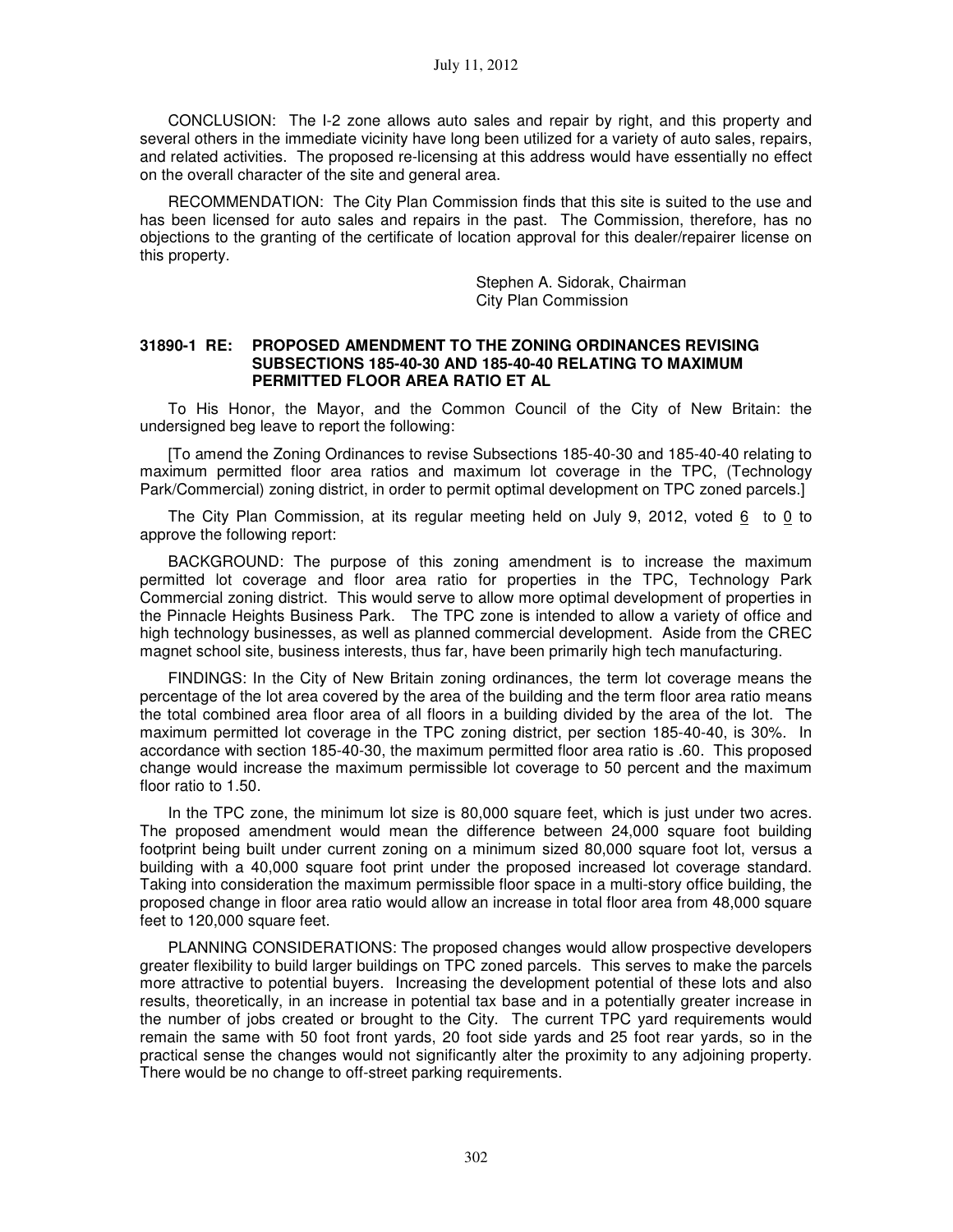RECOMMENDATION: The City Plan Commission is of the opinion that, in locations where opportunities exist for new high quality business development, all reasonable efforts should be made to afford maximum flexibility and optimal utilization of the limited land resources. The proposed increases the lot coverage and floor area ratio standards would increase the flexibility and improve the development potential of properties in the Pinnacle Heights Business Park. The City Plan Commission recommends adoption of these amendments.

> Stephen A. Sidorak, Chairman City Plan Commission

## **PURCHASING DEPARTMENT**

### **31946 RE: ANNUAL SOFTWARE LICENSE RENEWAL FOR NEW BRITAIN INFORMATION TECHNOLOGY DEPARTMENT**

To His Honor, the Mayor, and the Common Council of the City of New Britain: the undersigned beg leave to report the following:

In accordance with City Code of Ordinances, Chapter 2, Article VIII, Division 1, Section 2-541 a "Sole source, goods and services" purchase order was requested by the New Britain Information Technology Department for the annual renewal of their Environmental Systems Research Institute, Inc. (ESRI) Software Enterprise Level Agreement.

| Supplier                                       | Service                | Amount      |
|------------------------------------------------|------------------------|-------------|
| Environmental Systems Research Institute, Inc. | <b>Annual Software</b> | \$50,000.00 |
| Redlands, CA                                   | License Renewal        |             |

The New Britain Information Technology Department has requested an annual license renewal of their ESRI geographic information system software. "GIS" is a system of hardware and software used for storage, retrieval, mapping and analysis of geographic data. ESRI Software is the mechanism to capture and store all geographical information utilized by the City Public Services and Safety Departments. It is the tool used to aid in analysis, assessment, routing, planning, and documenting all of geographic information as it pertains to the City of New Britain and its surrounding properties. ESRI is the premier defacto software company with no dealers or resellers. The initial data capture investment using the ESRI software was high in man hours and change to the software would negate years of work building the database to its current useable status. Therefore it would be impossible to find another source or supplier to provide a competitive bid for the annual license renewal. In addition, this Municipal Enterprise Level Agreement for populations 50,000 – 100,000 and other size municipalities is on State Contract B-03-103. Funding for this Annual ESRI Software License Renewal is available in the Information Technology Department's account number 001107006-5434, Maintenance Contracts.

RESOLVED: The Purchasing Agent is hereby authorized to issue a purchase order for \$50,000.00 to Environmental Systems Research Institute, Inc. of Redlands CA for the Annual ESRI Software License Renewal for the New Britain Information Technology Department.

> Jack Pieper Purchasing Agent

### **31947 RE: PROFESSIONAL SERVICES – STUDENT PHYSICALS AND VACCINES FOR THE HEALTH DEPARTMENT**

To His Honor, the Mayor, and the Common Council of the City of New Britain: the undersigned beg leave to report the following: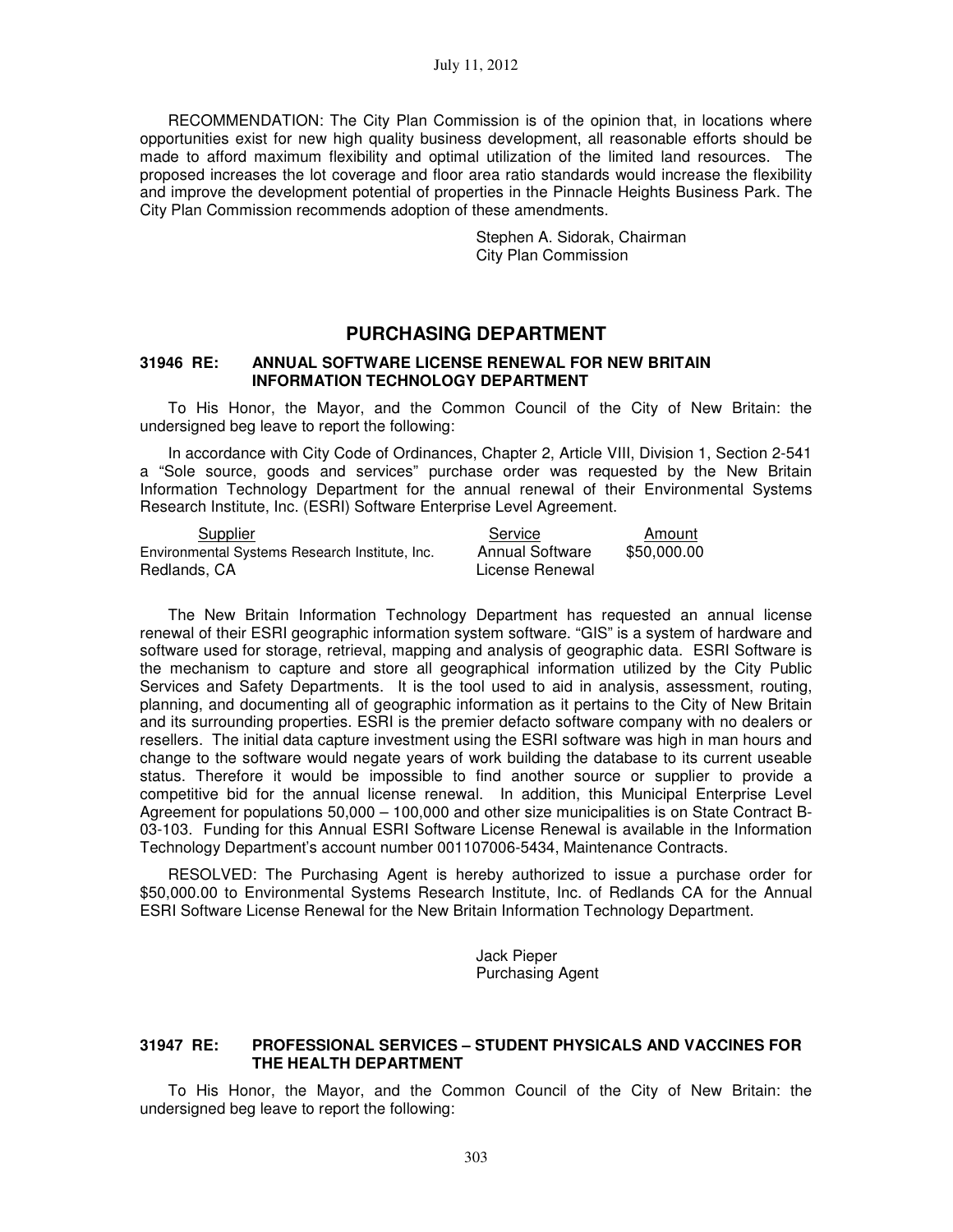In accordance with City Code of Ordinances, Chapter 2, Article VIII, Division 1, Section 2-531 a purchase order was requested by the Health Department for Student Physicals and Vaccines.

| Supplier                                           | <b>Services</b>                               | Price       |
|----------------------------------------------------|-----------------------------------------------|-------------|
| <b>Community Health Center</b><br>New Britain, CT. | <b>Physicals and Vaccines</b><br>for Students | \$28,785.00 |

The State of Connecticut Department of Health requires students to obtain vaccines and physicals before entry into school to decrease the spread of communicable diseases. If the student does not have health insurance coverage then the State requires the municipality that the student lives in to have a Well-Child Clinic and to provide this service. Well Child Clinics provide physicals and immunizations to ensure that students without health insurance coverage have access to these services and can quickly be admitted to school. The Health Department has been meeting the State requirements by having VNA HealthCare provide these Well-Child Clinics for the City in the past. VNA Healthcare informed the Health Department that they will no longer continue to provide these services for them. Community Health Center of New Britain has indicated that they can provide these services at the same cost that VNA HealthCare did. They are a federally qualified health center that has been serving the residents of the City for many years. This Well-Child Clinic is very unique and there is no other health center in the City that can provide this service. Therefore it would be very difficult to find other local health centers or providers to provide a competitive bid for this service. Bid solicitation would not be beneficial to the City. Funding is available for this purchase within the Health Department's account number 001522004-5811, Health Agencies, Grants and Contributions.

Resolved: that the Purchasing Agent is hereby authorized to issue a Purchase Order for \$28,785.00 to Community Health Center of New Britain for vaccines and physicals to City students who do not have health insurance coverage for the Health Department.

### Jack Pieper Purchasing Agent

### **31948 RE: COOPERATIVE PURCHASING – ROAD SALT FOR THE PUBLIC WORKS DEPT. – 2012-2013 WINTER SEASON**

To His Honor, the Mayor, and the Common Council of the City of New Britain: the undersigned beg leave to report the following:

In accordance with City Code of Ordinances, Chapter 2, Article VIII, Division 1, Section 2-538 (a), a purchase order was requested for Road Salt by the Public Works Department for the 2012- 2013 Winter Season under the Capital Region Council of Governments (CRCOG) cooperative pricing.

| Supplier                     | <b>Needed Supplies</b>  | Quantity   | <b>Price</b> |
|------------------------------|-------------------------|------------|--------------|
| Cargill Deicing Technologies | Road Salt for 2012-2013 | 3.000 Tons | \$78.88      |
| Bridgeport, CT.              | Winter Season           |            |              |

Total Costs \$236,640.00

The City is a member of CRCOG and was included again this year in their bid for Road Salt needed during the 2012-2013 Winter Season. CRCOG is a Purchasing Cooperative serving seventy-two (72) Municipalities, Boards of Education and Government Agencies within the State of Connecticut. This enabled CRCOG to get a very competitive price from Cargill Deicing Technologies for the Road Salt again this year for the City. Cargill Deicing Technologies has been supplying Road Salt to the City through CROG's cooperative pricing since 2008. The Public Works Department has been happy with the road salt provided by Cargill Deicing Technologies. Funding is available for this purchase within the Public Works Department's Ice and Snow Control, account number, 001315007-5659, Streets/Snow Removal, Operating Materials and Supplies.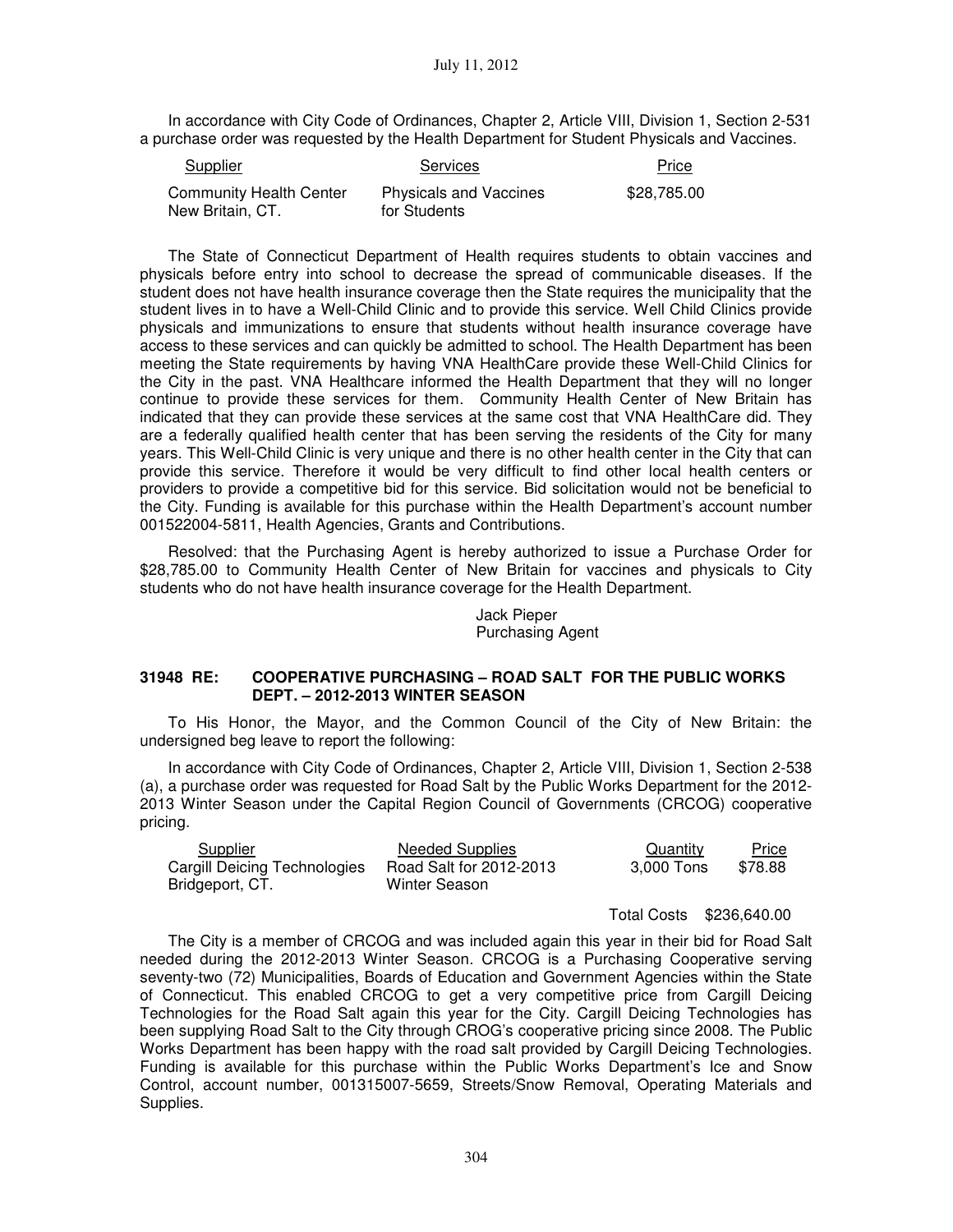RESOLVED: That the Purchasing Agent is hereby authorized to issue a standing purchase order for \$236,640.00 to Cargill Deicing Technologies of Bridgeport, CT for the purchase of 3,000 tons of Road Salt for the 2012-2013 Winter utilizing CRCOG's Cooperative Purchasing Pricing.

> Jack Pieper Purchasing Agent

### **31949 RE: LIQUID OXYGEN FOR THE WATER DEPARTMENT**

To His Honor, the Mayor, and the Common Council of the City of New Britain: the undersigned beg leave to report the following:

Public Bid No. 3679 was solicited and received in accordance with the Purchasing Ordinances of the City of New Britain for Liquid Oxygen for the Water Department. Funds are available for this purchase within the Water Department's account number 9303500103-5616, Water Treatment Expenses, Chemicals.

Invitations to bid were solicited and the bid was duly advertised in the New Britain Herald Newspaper, the City and State of Connecticut's Department of Administration Services websites and mailed to eight (8) Chemical and Gas Companies. The Purchasing Agent did not receive any letters from the Chemical and Gas Companies on the mailing list indicating they could not provide a response to the bid request. The responses received are on file in the Town Clerk's Office.

The bids were reviewed for conformance to specifications by the Water Department's Superintendent of Water Quality and the Purchasing Agent. Therefore the Director of the Water Department is recommending the bid be awarded to Airgas East of Cheshire, CT. who submitted the lowest bid price for the Liquid Oxygen and met all of the bid specifications. They have provided Liquid Oxygen to the Water Department in the past and was awarded the bid last year. The bid results have also been presented to the Water Commission at their July 10, 2012 meeting. At this meeting they approved the Director of the Water Department's recommendation to purchase the Liquid Oxygen from Airgas East of Cheshire, CT.

RESOLVED: That the Purchasing Agent be and is hereby authorized to issue a standing purchase order to Airgas East of Cheshire, CT. for the purchase of Liquid Oxygen at \$.41 per gallon per the terms and specifications of Public Bid No. 3679

> Jack Pieper Purchasing Agent

## **DEPARTMENT OF PROPERTY MANAGEMENT**

# **31894-1 RE: SPEEDING ISSUES IN THE BADOLATO GARAGE**

To His Honor, the Mayor, and the Common Council of the City of New Britain: the undersigned beg leave to report the following:

In response to Petition #31894, please see report from Desman Associates. Report on file in the Town Clerk's Office.

Also, it is my understanding that the majority of the speeding issues in the Badolato Garage are related to city vehicles, operated by City employees. This also includes City employees and BOE employees driving their own personal vehicles.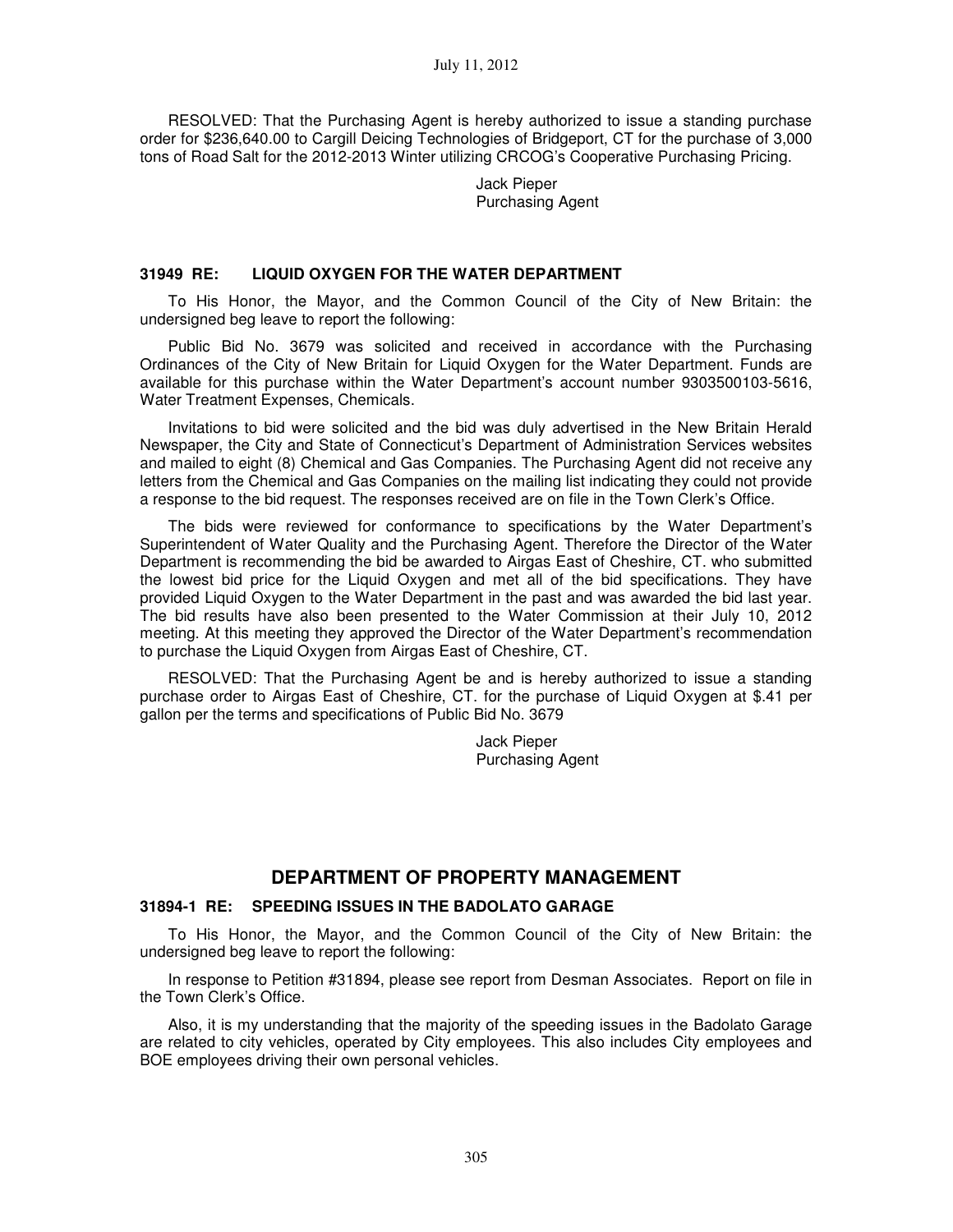It may be in the best interest for our Personnel Department to release a notice clarifying the rules and policies that pertain to garage usage with a warning that any violation of these policies could lead to discipline, up to and including loss of parking privileges.

> Denis J. Pelegrino Director of Property Management

# **TAX COLLECTOR**

### **31950 RE: TAX ABATEMENTS, CORRECTIONS AND REFUNDS**

To His Honor, the Mayor, and the Common Council of the City of New Britain: the undersigned beg leave to report the following:

The Collector of Taxes has referred a list of tax abatements, corrections and refunds. Acceptance and adoption is respectfully recommended.

> Cheryl S. Blogoslawski Tax Collector

# **COMMITTEE ON PLANNING, ZONING AND HOUSING**

### **31922-2 RE: APPROVAL OF CERTIFICATE OF LOCATION 111A CHRISTIAN LANE – PRESTIGE AUTO CARS LLC**

To His Honor, the Mayor, and the Common Council of the City of New Britain: the undersigned beg leave to report the following:

The Committee on Planning, Zoning and Housing at a special meeting held on Tuesday evening, July 10, 2012 at 7:00 p.m. in the Council Chambers to which was referred the matter of Item #31922 – Prestige Auto Cars LLC seeks granting of certificate of location approval to allow a used/new motor vehicle dealer's license for property at 111A Christian Lane, New Britain, Conn. voted to accept and recommend that the following petition be referred back to the Common Council with a favorable recommendation.

### **Petition**

#31922

To His Honor, the Mayor, and the Common Council of the City of New Britain: the undersigned beg leave to petition your Honorable body:

In accordance with CGS Section 14-54, Prestige Auto Cars LLC seeks granting of a certificate of location approval from the Common Council, acting in its capacity as Zoning Commission of the City of New Britain, in order to allow a used/new motor vehicle dealer's license for property at 111A Christian Lane, New Britain, Conn.

Said property is Zoning District I-2.

Alderman Roy Centeno **Chair** 

### **31939-1 RE: PROPOSED COOPERATION AGREEMENT WITH HOUSING AUTHORITY OF THE CITY OF NEW BRITAIN – PROVIDE AFFORDABLE HOUSING TO LOW INCOME RESIDENTS**

To His Honor, the Mayor, and the Common Council of the City of New Britain: the undersigned beg leave to report the following:

The Committee on Planning, Zoning and Housing at a special meeting held on Wednesday evening, July 10, 2012 at 7:00 p.m. in the Council Chambers to which was referred the matter of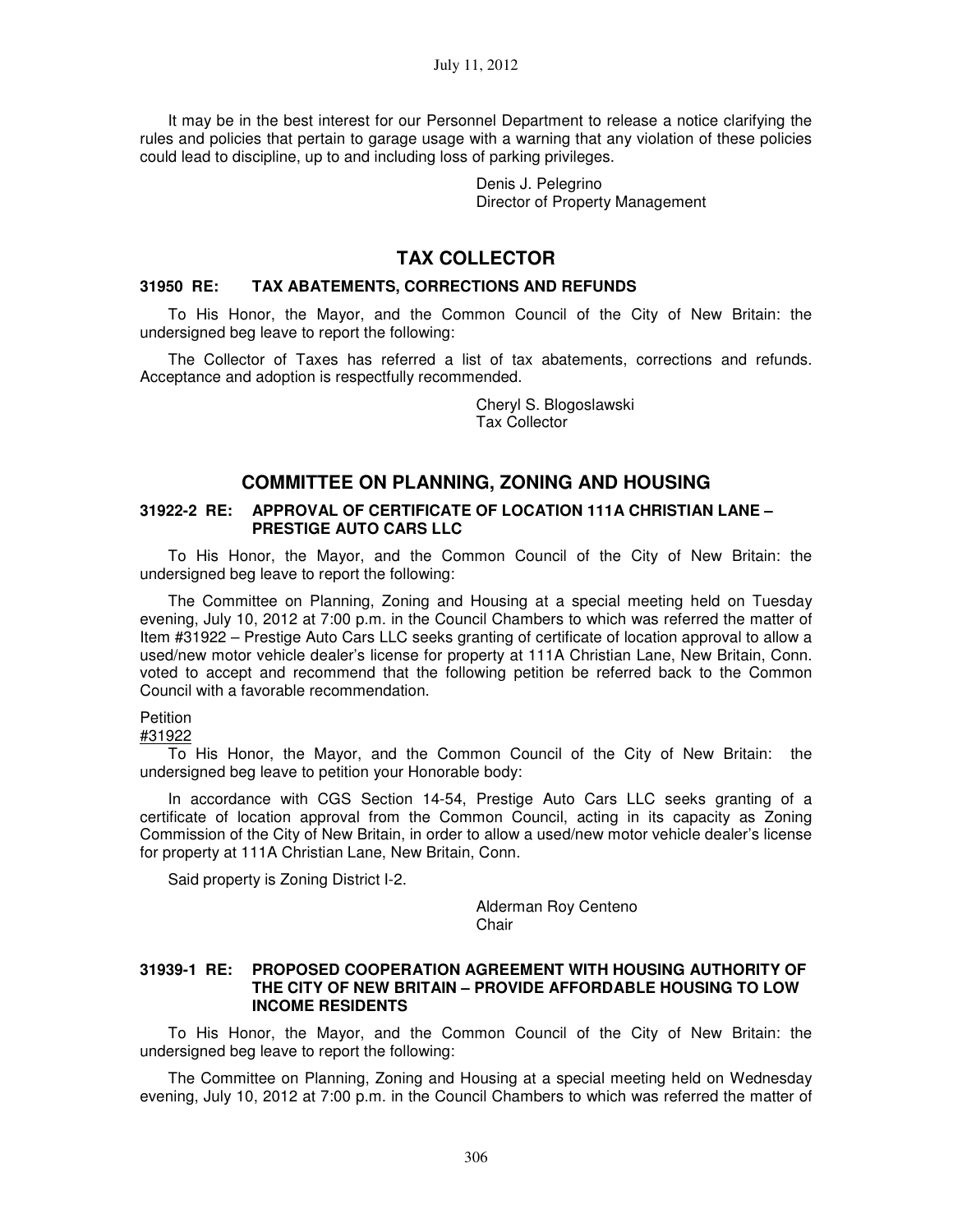Item #31939 – Cooperation Agreement with Housing Authority of the City of New Britain – provide affordable housing to low income residents voted to accept and recommend that the following resolution be referred back to the Common Council with a favorable recommendation.

> Alderman Roy Centeno Chair

# **REPORTS OF LEGISLATIVE COMMITTEES, BOARDS, COMMISSIONS AND DEPARTMENTS**

## **REPORT OF THE MAYOR'S OFFICE**

#### **31955 RE: FENCING AT FAIRVIEW CEMETERY**

To the Common Council of the City of New Britain: the undersigned beg leave to report the following:

The City of New Britain, through its Purchasing Agent, is seeking competitive bids for the following commodity. Purpose: bids for the installation of approximately 5,175 linear feet of perimeter fencing for the Fairview Cemetery.

### CITY OF NEW BRITAIN NEW BRITAIN, CONNECTICUT REPORT OF : Mayor's Office and Purchasing Department RE: Fencing at Fairview Cemetery

CITY OF NEW BRITAIN PUBLIC BID NO. 3678

All Bidders must complete the W9, Non Collusive Affidavit of Bidders, Affidavit for Compliance with Section 2-626 of the City Code of Ordinances and the Notice To Prospective Bidders Certification Required forms, with are attached, and submit them with their bid documents in order for their bids to be considered. Bidders shall certify that neither they nor any business or corporation fully or partially owned by the bidders are not delinquent on the payment of City property taxes or fees. The Non Collusive Affidavit and Affidavit for Compliance with Section 2-626 of the City Code of Ordinances must be also be signed and notarized by an official State Notary and the Notary's seal placed on it. If the required forms are not completed the City reserves the right to reject the submitted bid.

#### SPECIFICATIONS:

The City of New Britain is requesting bids for the installation of approximately 5,175 linear feet of perimeter fencing for the Fairview Cemetery. Additional sections of fence and fence posts may be asked to be ordered for future use. Approximately 2,600 linear feet of existing fencing and footings will be removed and shall be included in the linear foot cost of the new fencing. Reusable sections of existing fencing will remain in the possession of the City and a designated storage area will be determined upon the start of construction.

The proposed fence is made by Ameristar Fence Products and the product line is the Montage Commercial – Welded Ornamental Steel Fence Majestic Design or an approved equal fence. The standard height for all fencing and swing gates will be five feet. There will be five (5) double swing gate arrangements. The approximate widths of the gates are: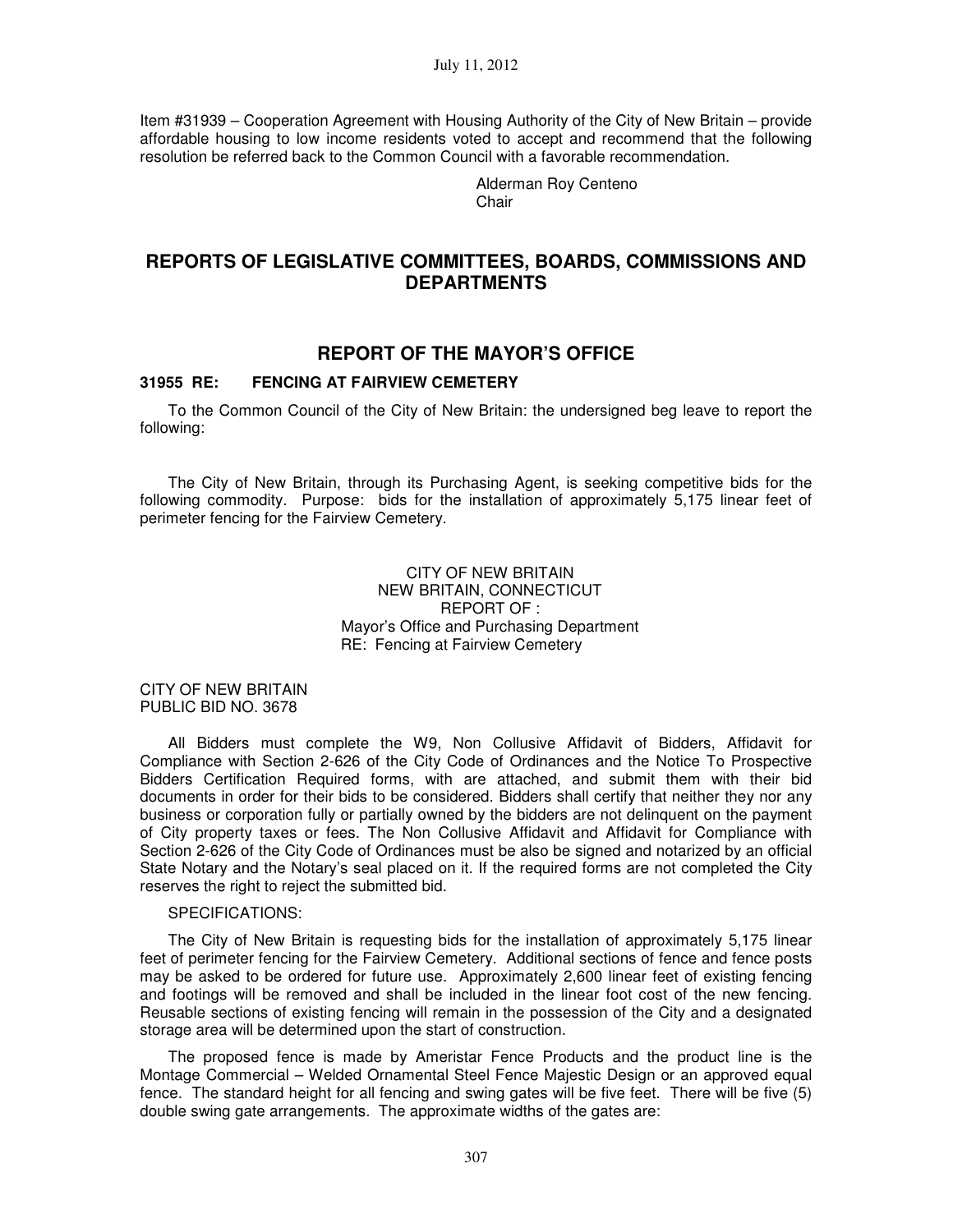- Sixteen (16) feet at the Gladden Street Driveway at the end of the street
- Eighteen (18) feet at the Gladden Street Driveway approximately 370' before the dead end of Gladden Street
- Twenty (20) feet at the East Street Driveway located between Greenfield Drive and Thorniley Street
- Twenty four (24) feet at the Smalley Street Driveway located between Olive Street and Dewey Street
- Thirty two (32) feet at the Smalley Street Driveway near Cottage Place

All fencing and gates must adhere to the Montage Commercial Specification set forth by Ameristar Fence Products. Installation of all fencing and gates must adhere to the same specification or an approved equal specification. This specification is found in the next page of this Bid Specification.

Please note the four additional Alternate Bids that are within this bid package. The following are descriptions of the four Alternate Bids:

Alternate #1 – Removal and disposal of existing chain-link fence from High Street to Washington Street on Columbus Boulevard and the installation of approximately Three Hundred Sixty (360) feet of 6' high AMERISTAR FENCE Montage Commercial Steel Ornamental Fence Majestic Design System or an approved equal fence as specified in the attached Specifications

Alternate #2 –Removal and disposal of existing masonry wall and fence from Washington Street to Main Street on Columbus Boulevard and the installation of approximately Four Hundred Twenty (420) feet of 6' high AMERISTAR FENCE Montage Commercial Steel Ornamental Fence Majestic Design System or an approved equal fence as specified in the attached Specifications

Alternate #3 –Removal and disposal of existing masonry wall and fence from Robert J. Loughery Way to the Route 9 off-ramp on Columbus Boulevard and the installation of approximately Eight Hundred Thirty (830) feet of 6' high AMERISTAR FENCE Montage Commercial Steel Ornamental Fence Majestic Design System or an approved equal fence as specified in the attached Specifications

Alternate #4 –Removal and disposal of existing masonry wall and fence from Main Street to Robert J. Loughery Way on Columbus Boulevard and the installation of approximately Nine Hundred Seventy (970) feet of 6' high AMERISTAR FENCE Montage Commercial Steel Ornamental Fence Majestic Design System or an approved equal fence as specified in the attached Specifications

A pre-Bid meeting shall be held on the 20th day of July, 2012 at 10:00am at the Fairview Cemetery at 120 Smalley Street in New Britain, Connecticut attendance is strongly recommended.

Ald. Defronzo moved to accept and adopt, seconded by Ald. Hermanowski. So voted. Approved by Mayor Timothy O'Brien Jr. the 12th. day of July 2012.

### **COMMITTEE ON PLANNING, ZONING AND HOUSING**

Ald. Bielinski recused herself in regard to the following two reports – she did not attend the Planning, Zoning and Housing Meeting, nor did she listen to the tapes.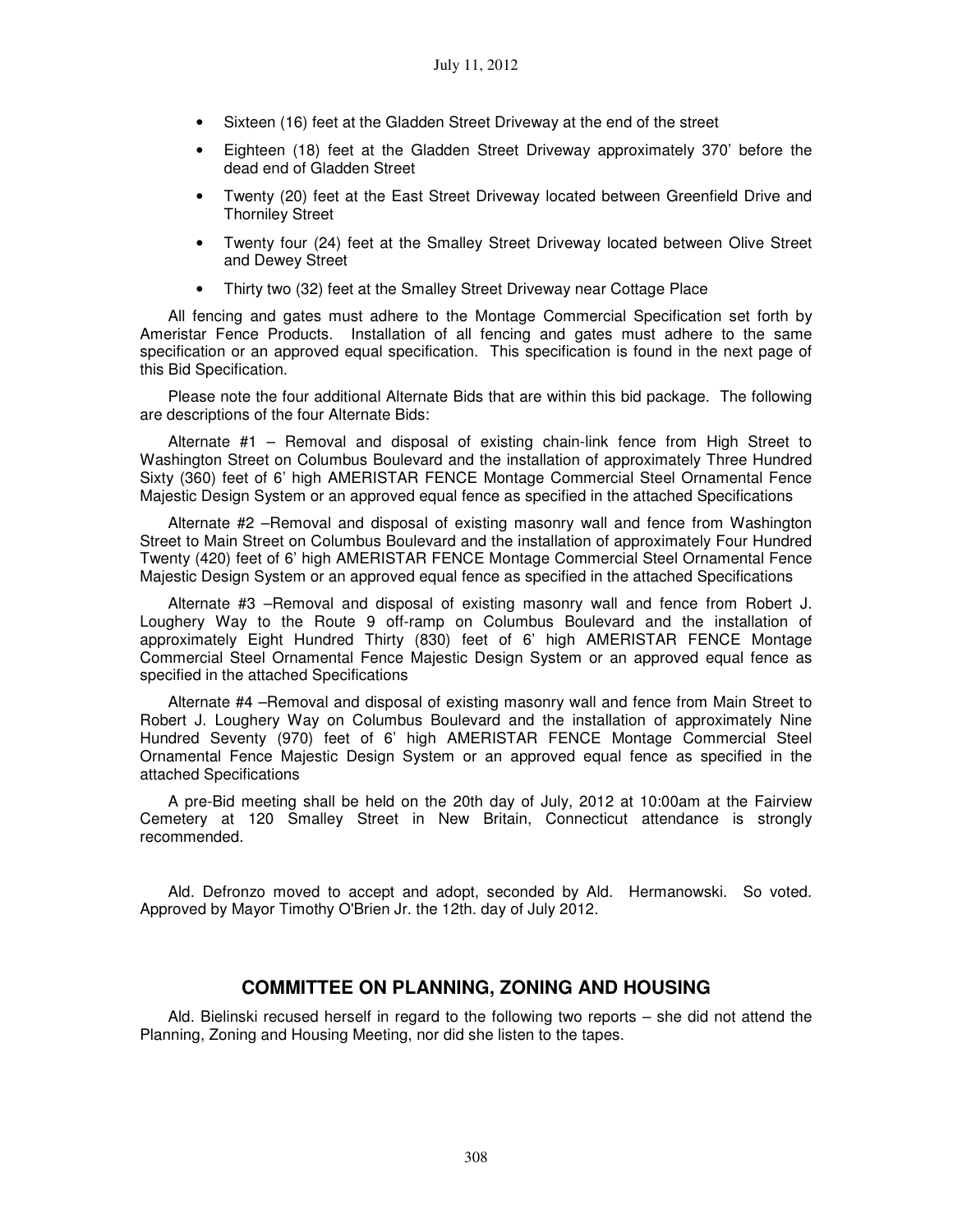### **31826-2 RE: CHANGE OF ZONE ON WEST SIDE OF EAST ST. IN VICINITY OF 181 DWIGHT STREET AND 566 EAST ST. FROM ZONE T (TWO FAMILY) TO ZONE B3 (SECONDARY BUSINESS)**

To His Honor, the Mayor, and the Common Council of the City of New Britain: the undersigned beg leave to report the following:

The Common Council as the Zoning Authority of the City of New Britain gave due and legal notice of a time and place for a public hearing in reference to Item #31826 – Change the zone of properties on west side of East Street in vicinity of 181 Dwight Street and 566 East Street from Zone T (Two Family) to Zone B3 (Secondary Business). Said hearing was held on Tuesday evening, July 10, 2012 at 7:00 p.m. in the Council Chambers of City Hall, 27 West Main Street, New Britain, Connecticut.

The City Plan Commission, at its regular meeting held on May 7, 2012 voted 5 to 0 to recommend that this proposed zone change be approved.

The Common Council as the Zoning Authority of the City of New Britain voted to accept the following zone change and refer back to the Common Council with a favorable recommendation.

Change the zone of properties on west side of East Street in vicinity of 181 Dwight Street and 566 East Street from Zone T (Two Family) to Zone B3 (Secondary Business).

### **Petition**

#31926

To His Honor, the Mayor, and the Common Council of the City of New Britain: the undersigned beg leave to petition your Honorable body:

To change the zone of properties on the west side of East Street in the vicinity of 181 Dwight Street and 566 East Street from zone T (two family) to zone B-3 (secondary business), as depicted on the attached map titled, "Compilation Plan for a Proposed Change to the Zoning District Boundary from Zone T to Zone B3", prepared by Jason G. Racette, LLS, dated April 25, 2012.

> Alderman Roy Centeno Chair

Ald. Trueworthy moved to accept and adopt, seconded by Ald. Collins. So voted. Approved by Mayor Timothy O'Brien Jr. the 12th. day of July 2012.

### **31890-2 RE: AMENDMENT TO THE ZONING ORDINANCES REVISING SUBSECTIONS 185-40-30 AND 185-40-40 RELATING TO MAXIMUM PERMITTED FLOOR AREA RATIO AND MAXIMUM LOT COVERAGE IN TPC (TECHNOLOGY PARK/COMMERCIAL) ZONING DISTRICT**

To His Honor, the Mayor, and the Common Council of the City of New Britain: the undersigned beg leave to report the following:

The Common Council as the Zoning Authority of the City of New Britain and Planning, Zoning and Housing Committee of the Common Council, gave due and legal notice of a time and place for a public hearing in reference to Item #31890 – To amend the Zoning Ordinances to revise Subsections 185-40-30 and 185-40-40 relating to maximum permitted floor area ratios and maximum lot coverage in TPC (Technology Park/Commercial) zoning district. Said hearing was held on July 10, 2012 at 7:00 p.m. in the Council Chambers of City Hall, 27 West Main Street, New Britain, Conn.

The City Plan Commission, at its regular meeting held on Monday evening, July 9, 2012 voted 6 to 0 to approve the amendments to the Zoning Ordinances.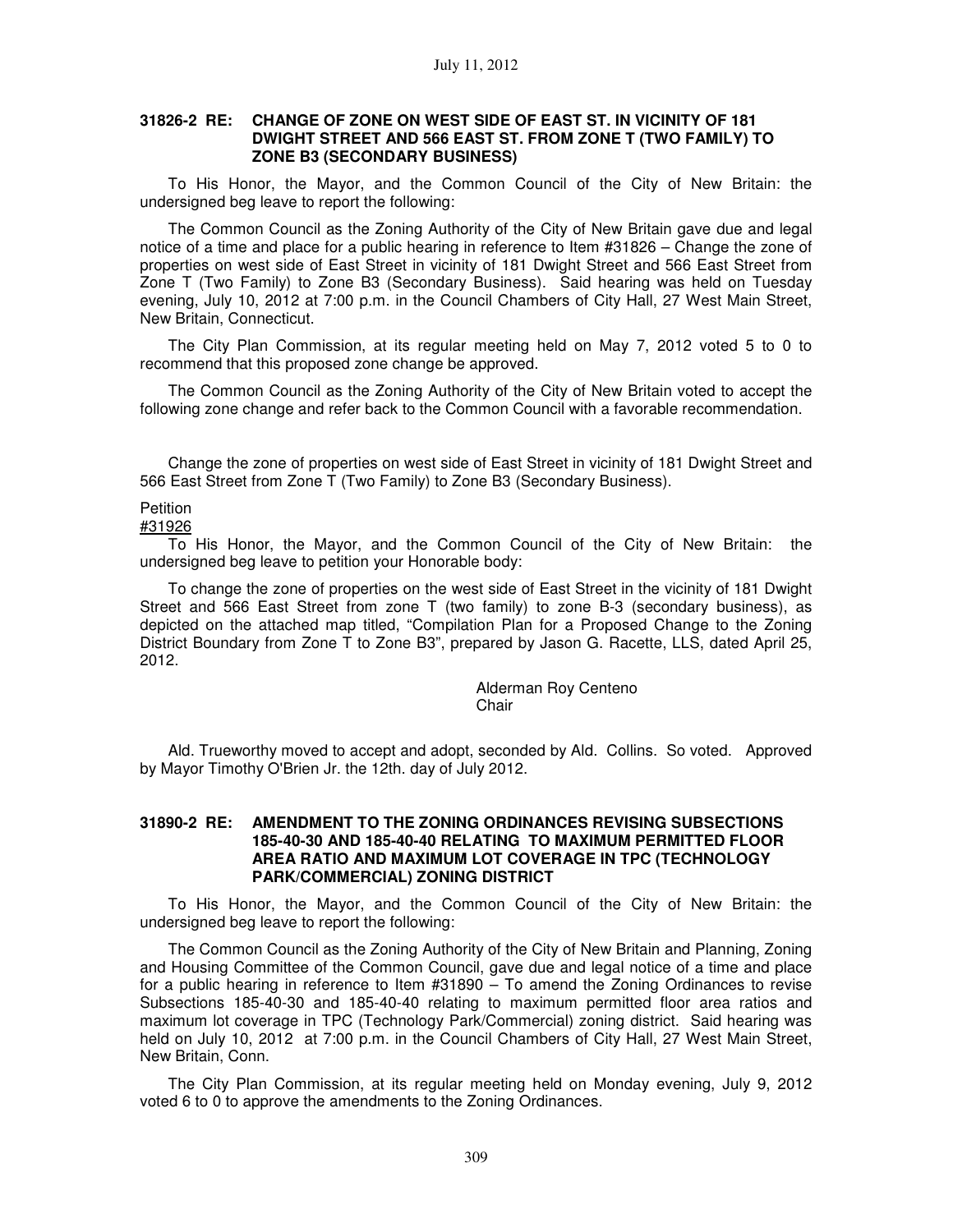The Common Council as the Zoning Authority of the City of New Britain and the Planning, Zoning and Housing Committee of the Common Council voted to accept the following amendment to the Zoning Ordinances and refer back to the Common Council with a favorable recommendation.

> Alderman Roy Centeno Chair

Ald. Trueworthy moved to accept and adopt, seconded by Ald. Collins. So voted. Approved by Mayor Timothy O'Brien Jr. the 12th day of July 2012.

Ald. Bielinski returned to the Chambers.

# **NEW BUSINESS**

## **RESOLUTIONS**

### **31951 RE: CONNECTICUT STATE GRANT FOR THE PRESERVATION OF HISTORICAL DOCUMENTS & NON-DISCRIMINATION CERTIFICATION**

To His Honor, the Mayor, and the Common Council of the City of New Britain: the undersigned beg leave to recommend the adoption of the following:

WHEREAS, the State of Connecticut passed into law, Public Act 00-146, an "Act Concerning Real Estate Filings and Preservation of Historical Documents" which took effect July 1, 2000; and,

WHEREAS, this legislation established a "Historic Document Preservation Account" for the "Preservation and Management of Historic Documents" ; and,

WHEREAS, Public Act 00-146 authorizes a grant starting July 2001; and,

WHEREAS, the City of New Britain has applied for and received approval for a \$6,500 grant for the period of July 1, 2012 to June 30, 2013; now therefore be it,

RESOLVED: That Mayor Timothy O'Brien is empowered to execute and deliver in the name and on behalf of this municipality a contract with the Connecticut State Library for a Historic Documents Preservation Grant; and

RESOLVED: that the City of New Britain, hereby adopts as its policy to support the nondiscrimination agreements and warranties required under the Connecticut General Statutes § 4a-60(a)(1) and §4a-60a(a)(1), as amended in State of Connecticut Public Act 07-245 and sections 9(a)(1) and 10(a)(1) of Public Act 07-142; and be it further

RESOLVED; that a budget amendment in the amount of \$6,500 be appropriated within the city's Special Revenue Fund entitled "Historical Records Retention" established for this purpose and amend the existing budget in the amount of \$10,075 to meet the needs of the department as follows:

|                 | INCREASE ESTIMATED REVENUE                       |       |          |
|-----------------|--------------------------------------------------|-------|----------|
| #249108101-4222 | State of Connecticut Historic Preservation Grant |       | \$6.500  |
| #249108101-4561 | Document Preservation (Town)                     |       | \$10,075 |
|                 |                                                  | Total | \$16.575 |
|                 | INCREASE EXPENDITURE BUDGET                      |       |          |
| #249108101-5331 | <b>Professional Services</b>                     |       | \$16.575 |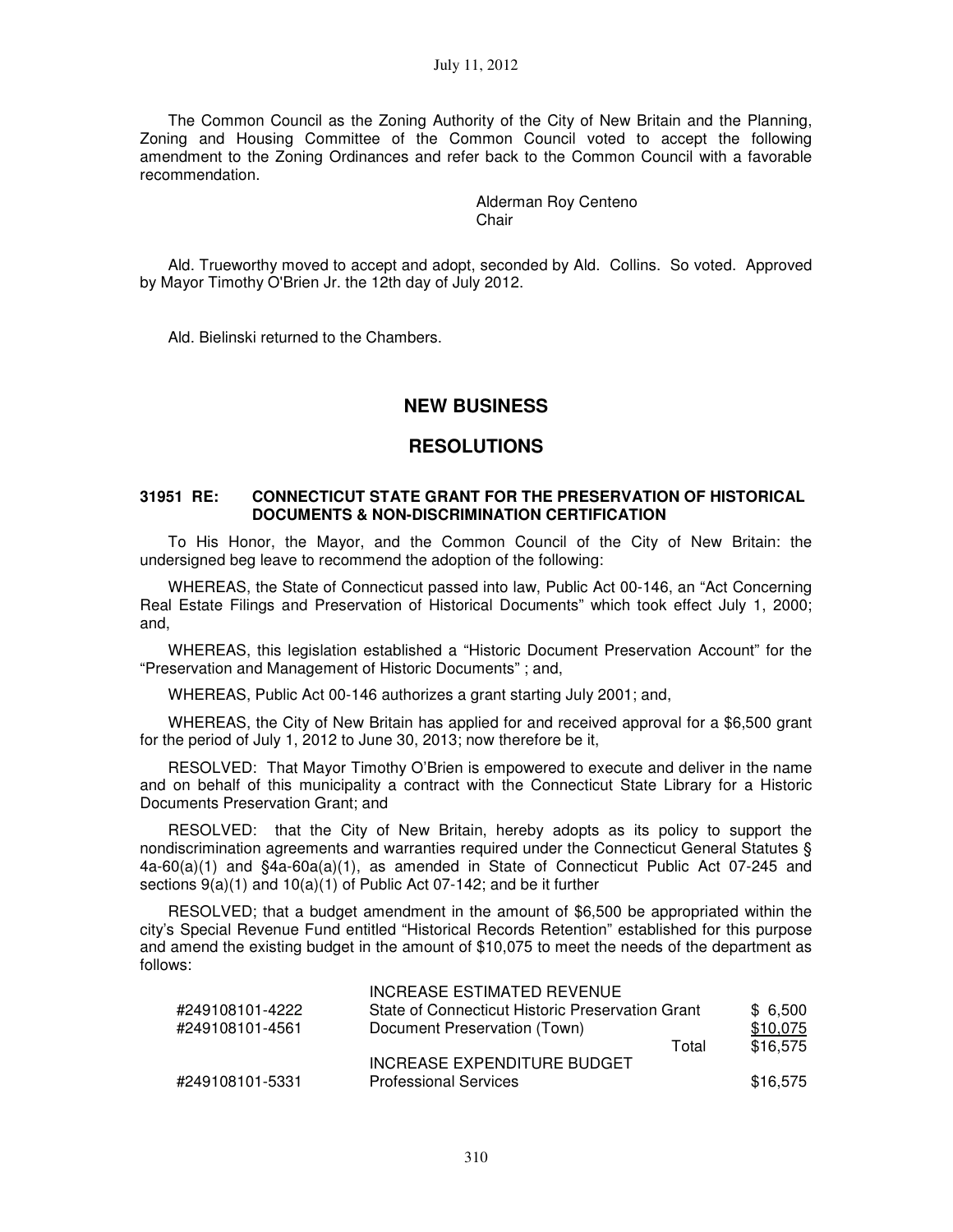### Alderman Carlo Carlozzi Jr.

Ald. Carlozzi moved to accept and adopt, seconded by Ald. Trueworthy. So voted. Approved by Mayor Timothy O'Brien Jr. the 12th day of July 2012.

### **31953 RE: PROCUREMENT OF MASS NOTIFICATION SYSTEM FOR NON-EMERGENCY USE**

To His Honor the Mayor, and the Common Council of the City of New Britain: the undersigned beg leave to recommend the adoption of the following:

WHEREAS, the City of New Britain has access to the mass notification system provided by the State of Connecticut for emergency uses; and

WHEREAS, mass notification systems are a convenient and simple way of keeping citizens informed of issues and conditions impacting their neighborhood; and

WHEREAS, the Public Safety Telecommunications Center has obtained funds from the State of Connecticut Office of Statewide Emergency Telecommunications to support improved communications services to the public; and

WHEREAS, Everbridge, Inc. of Glendale, California was awarded a contract by the State of Connecticut under GSA number (GS-35F-0692P) for mass notification systems services including an option for local use of these systems for non-emergency use; and

WHEREAS, that option contains all of the following desired features including:

- Unlimited use all contact or call types
- Unlimited administrators
- Unlimited ongoing training
- All system updates
- Both Aware for employees and SmartGIS for Citizens
- Initial resident and business database provided by Everbridge as well as an annual refresh upon renewal
- Fully customized, designed and hosted citizen opt-in portal; and

WHEREAS, the cost for first year of service including set-up is \$26,929.78 with recurring charges of \$18,020.00 annually, if appropriated and authorized. NOW, THEREFORE BE IT

RESOLVED, that the Mayor is hereby authorized to enter into an agreement for a term of one year commencing not later than October, 2012 for the purposes of implementing a nonemergency mass notification system; and be it further

RESOLVED, that the Mayor will provide the Council with a copy of the Executive Order guiding the use and operation of the system and the CT:ALERT system in the city; and be it further

RESOLVED, the Public Safety Telecommunications Director shall be responsible for the installation and oversight of the system and shall prepare an annual report to the Council on its usage and value after consulting with other department heads and the Mayor.

Alderwoman Suzanne Bielinski

Ald. Bielinski moved to accept and adopt, seconded by Ald. DeFronzo. So voted. Approved by Mayor Timothy O'Brien Jr. the 12th day of July 2012.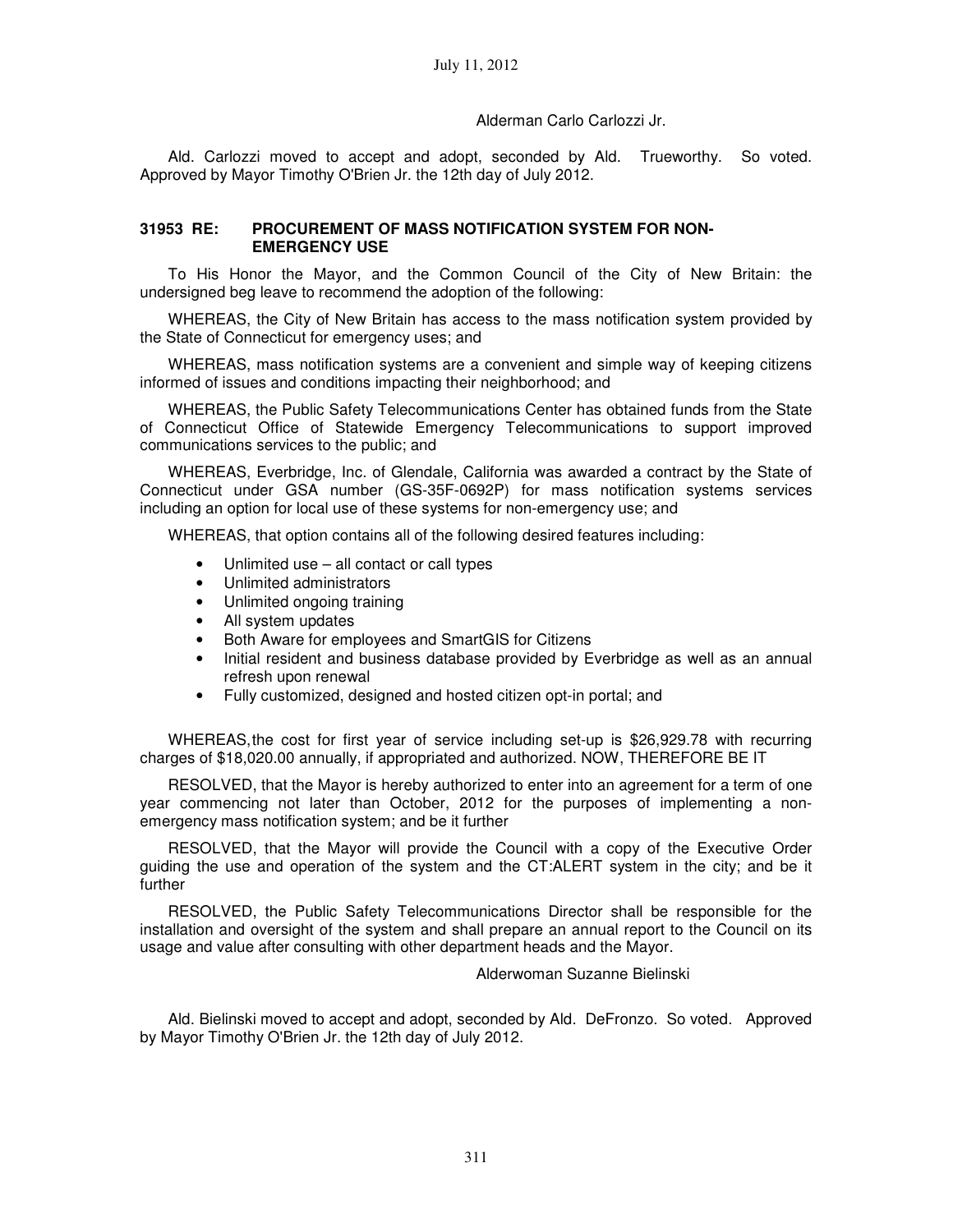### **31954 RE: ST. MARY ROMAN CATHOLIC CHURCH FESTIVAL – AUGUST 11, 2012**

To His Honor, the Mayor, and the Common Council of the City of New Britain: the undersigned beg leave to recommend the adoption of the following:

RESOLVED; by the Common Council of the City of New Britain that the Mayor be hereby authorized to issue to the Saint Mary Roman Catholic Church said license as may be issued under Chapter 5, Section 5-15 through 5-22 of the Code of Ordinances for Saturday, August 11, 2012 from 12:00 p.m. until 8:00 p.m. for the purpose of conducting their annual festival on Beaver Street (Lafayette Street to Broad Street).

Alderman Lawrence J. Hermanowski

Ald. Hermanowski moved to accept and refer to the License Committee, seconded by Ald. Black. So voted. Approved by Mayor Timothy O'Brien Jr. the 12th day of July 2012.

### **31939-2 RE: AMENDED AND RESTATED COOPERATION AGREEMENT WITH THE HOUSING AUTHORITY OF THE CITY OF NEW BRITAIN**

To His Honor, the Mayor, and the Common Council of the City of New Britain: the undersigned beg leave to recommend the adoption of the following:

WHEREAS, it is the policy of the City of New Britain to eliminate substandard housing and provide a suitable living environment for all of its citizens; and

WHEREAS, the City of New Britain and Housing Authority of the City of New Britain have been parties to a Cooperation Agreement dating back to July 25, 1939 which Agreement has been amended from time to time; and

WHEREAS, since 1939 the Housing Authority has developed 804 Low Income Housing Units; and

WHEREAS, in order to continue to provide affordable housing to low income residents, it is necessary that the Housing Authority select development partner for the construction, administration, management and support of existing and future Low Income Housing Projects;

WHEREAS, it is now necessary to amend and restate the Existing Cooperation Agreement which shall apply to existing projects and projects developed hereafter; now, therefore, be it

RESOLVED, that the Mayor Timothy E. O'Brien, Jr. is authorized on behalf of the City of New Britain to negotiate and execute the Amended and Restated Cooperation Agreement with the Housing Authority of the City of New Britain.

> Alderman Michael Trueworthy Alderwoman Tonilynn Collins Alderman Rah-Sheen D. Brown

Ald. Trueworthy moved to accept and adopt, seconded by Ald. Collins. Resolution accepted and adopted with Ald. Carlozzi opposed. Approved by Mayor Timothy O'Brien Jr. the 12th day of July 2012.

Ald. Trueworthy moved the Council enter into Executive Session to discuss pending litigation regarding 31945 and Contract negotiations regarding 31952, and that they be accompanied by the Mayor and the Corporation Counsel, and in regard to 31952 they also be accompanied by Jim Donnelly, Telecommunications Director, Mark Fortin, Chairman of the Police Station Building Committee, Mark Moriarty, Director of Public Works, and The acting Police Chief, James Wardwell, and the acting Fire Chief, Thomas Ronaler. Motion seconded by Ald. Bielinski. Roll call vote – all members voted in favor. Executive Session began at 9:00 p.m.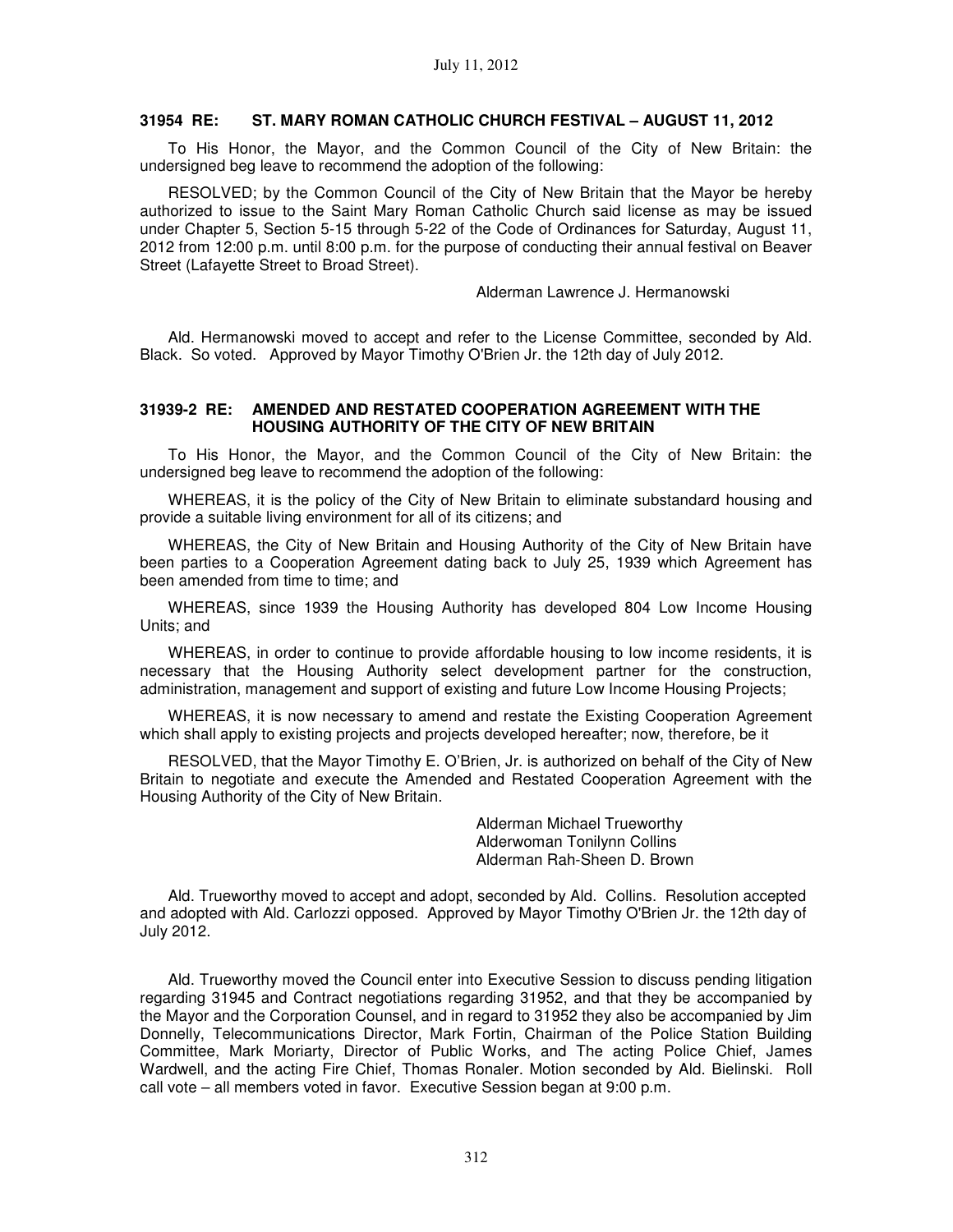The Council voted to return to regular order at 10:16 p.m. on motion of Trueworthy, seconded by Ald. Bielinski.

Ald. Collins, not feeling well, left the Chambers for the evening.

Ald. Trueworthy moved to accept and adopt 31945, seconded by Ald. Bielinski. Ald. Trueworthy moved to amend by presenting a strike-all amendment, seconded by Ald. Bielinski. So voted.

# **OFFICE OF THE CORPORATION COUNSEL**

### **31945 RE: SETTLEMENT OF CLAIM GAYNELL MARTIN**

To His Honor, the Mayor, and the Common Council of the City of New Britain: the undersigned beg leave to report the following:

RESOLVED, By the Common Council of the City of New Britain that the sum of TWO HUNDRED THOUSAND DOLLARS (\$200,000.00) be paid to GAYNELL MARTIN AND ROBERT L. SCHWAB, her attorney, in full settlement of her suit against the City of New Britain, now pending in Superior Court, Judicial District of New Haven, at New Haven, for bodily injuries she sustained when she allegedly was caused to fall down due to an uneven pavement surface on the walkway inside of Szczesny Parking Garage on May 17, 2008. She claims to have landed on both knees and hands. She suffered an internal derangement knee meniscus and tear of the right medial meniscus requiring two arthroscopic surgeries, a partial knee replacement and a total knee replacement. She has also had arthroscopic surgery to her left knee and claims now will need a total knee replacement on the left side. Dr. Christopher B. Lynch. has rated the plaintiff as having a 37% permanent disability rating for the right lower extremity. Her medicals total \$146,206.75 (\$82,710.03 for hospitals and \$63,496.72 for doctors and therapy). She has additional lost wages of \$24,902.00. There is a partial medical lien for reimbursement and also \$3700 out of pocket costs.

This recommendation is made upon the advice of City Attorney Irena J. Urbaniak, after settlement negotiations between Honorable M. Fiechette, City Attorney Irena J. Urbaniak and Robert L. Schwab, Esq., with the approval and consent of John King, Esq.

This suit is to be withdrawn by the plaintiff without costs to the City of New Britain and settlement is to be made without admission of any liability.

> Irena J. Urbaniak City Attorney

Ald. Trueworthy moved to accept and adopt, seconded by Ald. Bielinski. So voted. Approved by Mayor Timothy O'Brien Jr. the 12th day of July 2012.